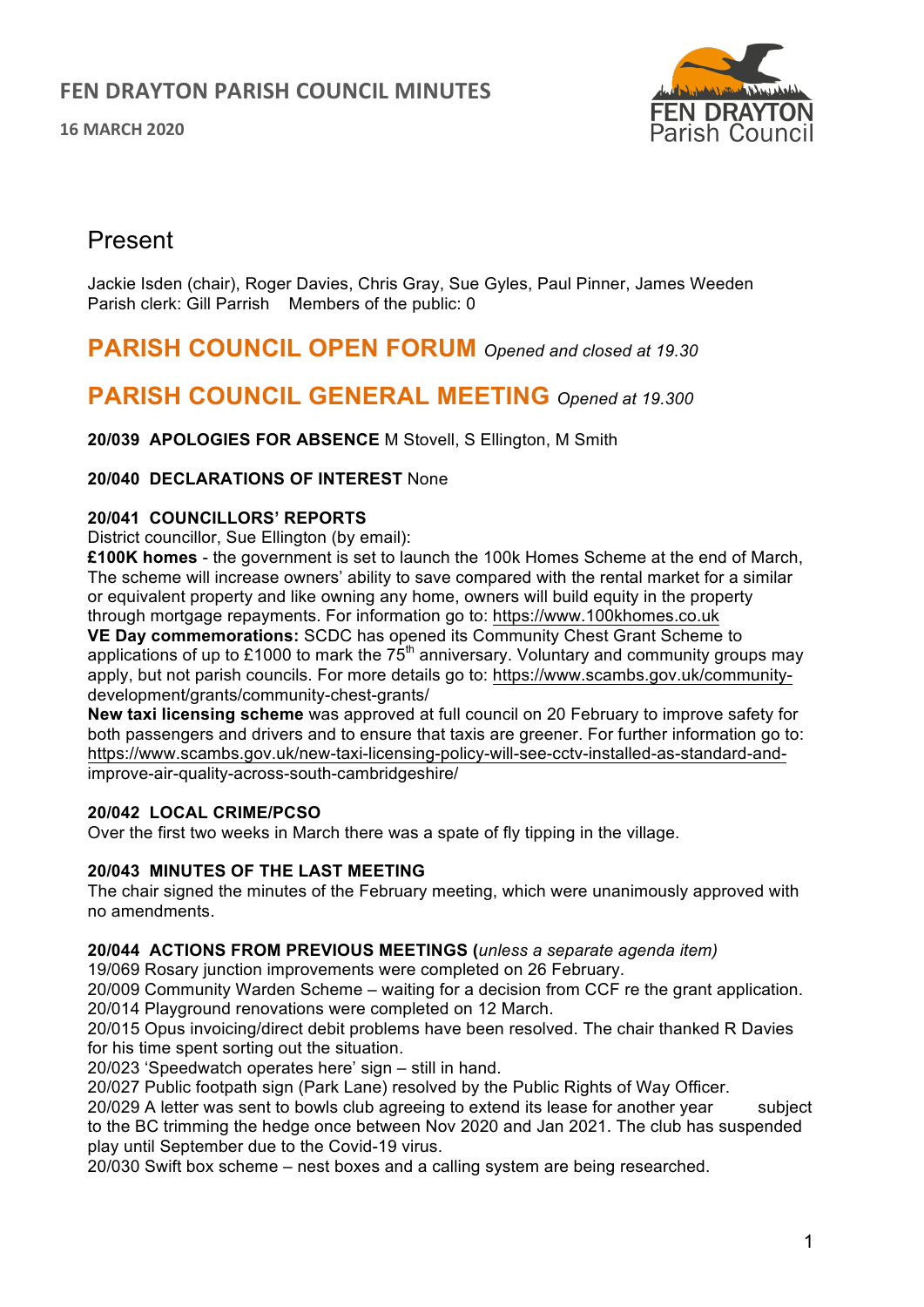

20/032 CCC energy – clerk to pay the outstanding invoice.

20/033 New PC website – still in hand with M Stovell and the clerk.

20/035 A14 Legacy Fund: after weeks of chasing by email and phone the chair spoke with Pam Hobson who advised that the scheme should still be agreed by 31 March. Other PCs are chasing too. David Forbes is still the liaison for the legacy fund.

20/035 The clerk submitted 20/036 A14 damage report to Highways in February.

20/038 A donation (£400) was made to the Babies & Toddlers Group.

## **20/045 CORRESPONDENCE RECEIVED** (clerk)

- 1. Thank you letter from the Babies & Toddlers group.
- 2. Email from Highways re traffic management course. See item 20/048.
- 3. Email from Simon Kidney re ACV listing for the Three Tuns. At a meeting with the chair it was agreed that the parish council would make no application for ACV listing without timely consultation between both parties.
- 4. Email from10K re banner. It was agreed the banner could be positioned on the mini roundabout outside the pub.

## **20/046 VILLAGE/GROUNDS MAINTENANCE & VERGE CUTTING** (JI/clerk)

JI purchased and planted an amelanchier tree with SCDC voucher.

The handyman has completed the play equipment repainting.

RH Landscapes cut football field and village hall field on 13 March.

Clerk to request that RHL does not cut the verge on Mill Road/Cootes Lane corner until August as this is planted with wildflower seeds.

Cowslips are ready for planting by the primary school on the Vermuyden Way/Cootes Lane verge.

## **20/047 LHI 2020/21**

The parish council's bid for implement traffic calming in Cootes Lane was unsuccessful. A request for a 40-mph buffer zone along Mill Road will be submitted next year if the A14 Legacy Fund does not give it the go-ahead.

## **20/048 HIGHWAYS TRAFFIC MANAGEMENT COURSE**

It was agreed that there was no need to send anyone on the course at this time. The 10K committee has trained members who manage the road closures.

#### **20/049 VE DAY 75**

PC unanimously approved expenditure of £242 for bunting purchased by the village hall committee.

#### **20/050 CORONAVIRUS (COVID-19) ACTION**

Impact on future village events: the VE75 celebrations will be looked into and cancelled or changed accordingly. Fen Drayton has been successful in its bid for a flyover by a Spitfire and this can go ahead in any event.

Help for residents at risk: a volunteer bank is being set up to help villagers who are in selfisolation. The PC will get cards printed with numbers to call for support. The Three Tuns is also helping with takeaway meals and meat and fruit suppliers who will offer a delivery service. ACTION: clerk to organise flyer artwork/print and delivery rota.

The April PC meeting and the village meeting have been suspended pending official advice from NALC on how to manage meetings during the Covid-19 outbreak.